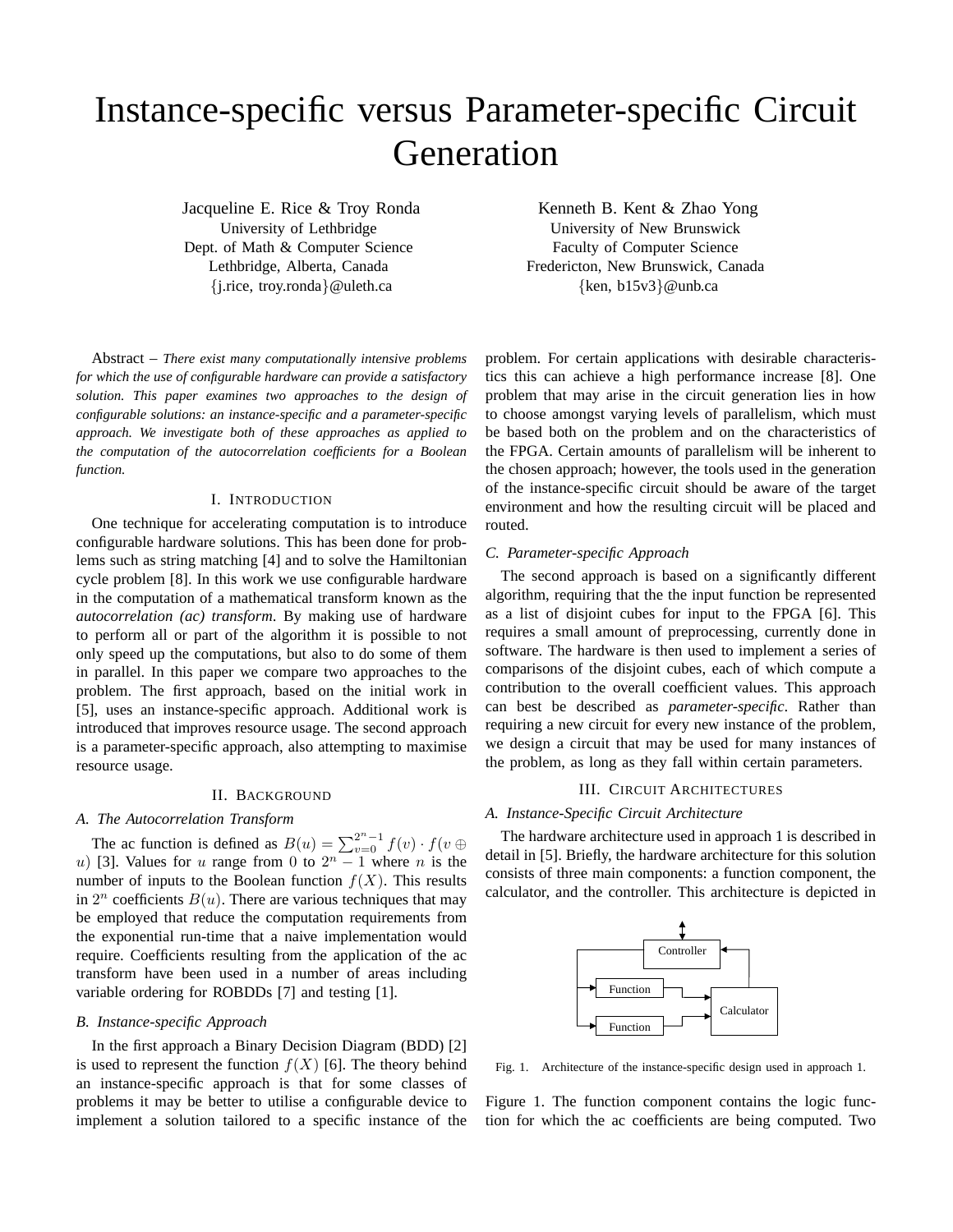instances of this component are used, one for each function calculation that is required for each summation. This component contains an embedding of the BDD representation of the logic function. The calculator is responsible for performing the exclusive-or and summation operations.

#### *B. Parameter-Specific Circuit Architecture*

The process for computing each ac coefficient from a disjoint cube-list is as follows:

- for each cube in the disjoint cube list
	- **–** compute the exclusive-or of the cube and u;
	- **–** search for the new cube or one containing it in the cube list
	- **–** if either is found add 2 to the sum register as the contribution to the coefficient.

Complete details are given in [6].



Fig. 2. Architecture of the parameter-specific design used in approach 2.

As shown in Figure 2, a daughterboard with on-board SRAM for storage of the input function was utilised. One of the keys to this algorithm is that the number of don't cares in each cube must be counted. This is done by the hardware solution, and is optimised by counting both halves of each cube word in parallel. There is a limit of one memory access to the SRAM per clock cycle; thus the design was optimised to minimise SRAM accesses and store any intermediate results on-chip.

# *C. Space Utilisation*

As was found in both approaches, computation of the ac transform is a highly parallel problem. In each approach it was necessary to balance the addition of parallel computing components with the additional complexity and overhead such additions required.

In the instance-specific approach the architecture currently calculates one term of the summation each clock cycle. Given no restriction on design space, an obvious enhancement to the architecture would be to replicate the function components. This replication would allow for multiple terms of the summation to be computed in parallel during one clock cycle. Changes to the controller and calculator in support of these replications require minimal design space. The function component, however, is more demanding on design space. The size requirements of this component is dependent on the size of the BDD representation of the logic function, and so to create the design some estimate of the space requirements is required during circuit generation to determine the optimal amount of parallelism.

In the parameter-specific design a slightly different approach to the addition of parallelism was used. As shown in Figure 2, the  $u$  generator generates 64 values in parallel, which are then passed in one clock cycle to the comparator. The comparator is designed to have 64 comparator sub-components in order to support this. Thus for the computation of a single coefficient there is no real advantage, but for computations of more than one coefficient up to 64 can be performed in parallel.

# IV. EXPERIMENTAL RESULTS

The results given are for a series of single-output benchmarks from the ISCAS 89 set with a maximum of 32 inputs, as shown in Table I. This is due to the limitations of a 32-bit word

| function | inputs | <b>BDD</b> size<br>(nodes) | num cubes<br>(disjoint) |
|----------|--------|----------------------------|-------------------------|
|          | 9      | 25                         | 87                      |
| 9symml   |        |                            |                         |
| cm152a   | 11     | 16                         | 8                       |
| co14     | 14     | 27                         | 47                      |
| ex10     | 5      | 6                          | 16                      |
| ex20     | 5      | 11                         | 7                       |
| ex30     | 5      | 10                         | 4                       |
| life     | 9      | 26                         | 512                     |
| majority | 5      | 8                          | 5                       |
| max46    | 9      | 75                         | 46                      |
| mux01    | 21     | 33                         | 36                      |
| ryy6     | 16     | 21                         | 112                     |
| sym10    | 10     | 31                         | 837                     |
| xor5     | 5      | 6                          | 16                      |
| TABLE I  |        |                            |                         |

THE FUNCTIONS USED IN THESE EXPERIMENTS AND THEIR SIZES IN TERMS OF INPUTS, BDD NODES, AND NUMBER OF DISJOINT CUBES.

size and 219 cubes inherent to the parameter-specific approach. Extensions to larger functions are discussed in Section V.

## *A. CLB Utilisation*

With the design for the instance-specific approach, it is possible to utilise up to 99.8% of the CLBs for a particular design. With the best combination of variables for the parameterspecific approach, 78% of the CLBs were utilised. Analysis of each approach is given below.

*1) Instance-specific Approach:* In the instance-specific approach each test utilised a varying amount of parallelism: 2 function computations (one summation term) in parallel, 4, 6, 8 and so on with the maximum amount computed in parallel being 252. For each test the percentage of CLBs utilised was measured, along with the minimum period (giving a maximum possible frequency) and the speed of computation, calculated based on the frequency. These experiments were conducted using the Xilinx ISE 6.3 tool set targeting the Xilinx Virtex-E 812E FPGA. This chip contains 18,816 4 input LUTs as CLBs (approximately 200,000 logic gates). Table II presents the complete results for one of the benchmarks, *ryy6*. The first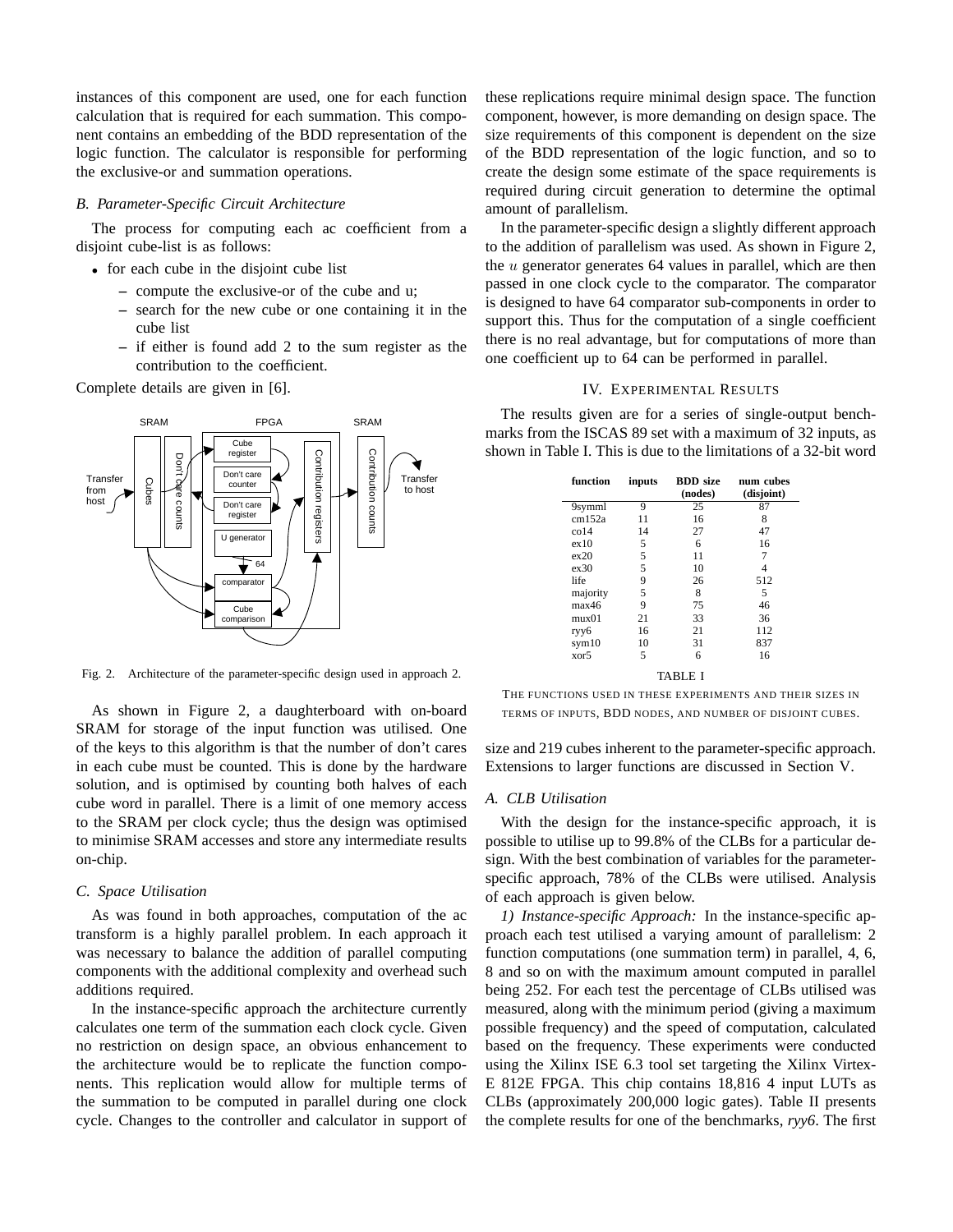column lists the number of parallel computations that were attempted. The results show that it is possible to maximize CLB usage through additional function components, but there is a side-effect of lowering the clock speed of the device. This drawback was not encountered in the parameter-specific approach. These results, while indicative of the general results for

| Para-          | <b>CLB</b>   | Computation | Min.        | Max.        |
|----------------|--------------|-------------|-------------|-------------|
| llelism        | <b>Usage</b> | time (sec)  | period (ns) | freq. (MHz) |
| $\overline{c}$ | 2.5%         | 56.9        | 13.248      | 56.899      |
| 10             | 5.9%         | 13.21       | 15.376      | 13.208      |
| 20             | 10.2%        | 12.54       | 29.191      | 12.537      |
| 30             | 14.8%        | 12.002      | 41.198      | 12.002      |
| 40             | 19.4%        | 12.07       | 56.211      | 12.071      |
| 50             | 24%          | 11.636      | 67.726      | 11.636      |
| 60             | 28.6%        | 11.623      | 81.191      | 11.623      |
| 70             | 33.6%        | 11.197      | 91.247      | 11.197      |
| 80             | 38.1%        | 11.016      | 102.598     | 11.016      |
| 90             | 42.7%        | 10.637      | 111.447     | 10.637      |
| 100            | 46.9%        | 10.585      | 123.232     | 10.585      |
| 110            | 51.9%        | 10.355      | 132.606     | 10.355      |
| 120            | 55.8%        | 10.307      | 143.979     | 10.307      |
| 130            | 60.3%        | 10.2        | 154.358     | 10.200      |
| 140            | 65.8%        | 9.964       | 162.384     | 9.964       |
| 150            | 69.6%        | 9.998       | 174.571     | 9.998       |
| 160            | 75.2%        | 9.97        | 185.708     | 9.970       |
| 170            | 79.6%        | 9.867       | 195.291     | 9.867       |
| 180            | 84%          | 9.627       | 201.747     | 9.627       |
| 190            | 88.5%        | 9.542       | 211.047     | 9.542       |
| 200            | 93%          | 9.519       | 221.647     | 9.519       |
| 210            | 97%          | 9.526       | 232.872     | 9.526       |
| 214            | 98.9%        | 9.507       | 236.877     | 9.507       |

## TABLE II

COMPLETE CLB USAGE AND TIMING RESULTS FOR THE BENCHMARK RYY6 USING THE INSTANCE-SPECIFIC APPROACH.

other benchmarks, do not necessarily hold for all benchmarks due to the nature of the instance-specific approach. Table III shows the amount of parallelism (column 2) resulting in the fastest computation for each of the benchmarks tested with the instance-specific approach. Figure 3 shows a graph relating

| function | Para-   | <b>CLB</b>   | <b>Computation</b> | Max.        |
|----------|---------|--------------|--------------------|-------------|
|          | llelism | <b>Usage</b> | <b>Time</b>        | Freq. (MHz) |
| 9symml   | 212     | 93.6%        | $0.577$ ms         | 4.286       |
| cm152a   | 226     | 99.8%        | $9.128$ ms         | 4.066       |
| $\cot 4$ | 214     | 98.2%        | 593.224 ms         | 4.229       |
| ex10     | 252     | 99.4%        | $0.00298$ ms       | 2.726       |
| ex20     | 250     | 99.8%        | $0.00298$ ms       | 2.746       |
| ex30     | 252     | 99.3%        | $0.00299$ ms       | 2.709       |
| life     | 216     | 97.1%        | $0.576$ ms         | 4.214       |
| majority | 252     | 99.6%        | $0.00298$ ms       | 2.726       |
| max46    | 158     | 94.8%        | $0.597$ ms         | 5.56        |
| mux01    | 190     | 99.2%        | 9941 sec           | 4.657       |
| ryy6     | 214     | 98.9%        | 9.507 sec          | 9.507       |
| sym10    | 192     | 91.4%        | $2.340$ ms         | 4.667       |
| xor5     | 252     | 99.4%        | $0.00298$ ms       | 2.726       |
|          |         |              | TABLE III          |             |

RESULTS SHOWING THE FASTEST COMPUTATION TIMES AND CORRESPONDING AMOUNT OF PARALLELISM FOR APPROACH 1 (INSTANCE-SPECIFIC).

the percentages of overall CLB usage, performance, and clock rates to the amount of parallelism introduced. This seems to indicate that the range of 158 to 252 function components in parallel will provide an increase in performance, depending on the function. This corresponds to usage of the device ranging from 91.4% to 99.8% of the available CLBs. For most functions, the highest level of performance is attained at the highest level of parallelism that the development tools could successfully place and route. The overall maximum clock rate for all of the generated circuits began to degrade rather quickly beyond the threshold of 6 function components. An important contributing factor to the performance is not just the number of CLBs used, but also the density of the circuit. The rate of increase in CLB usage in relation to the level of parallelism is approximately 1% usage per 2 functional units. At this low rate of increase the circuit does not suffer dramatically from an increase in density during the place and route process.



Fig. 3. Percentages of overall CLB usage, performance, and clock rates in relation to the amount of parallelism for approach 1.

*2) Parameter-specific Approach:* For the parameter-specific approach a Xilinx Virtex 812E chip was targeted with Xilinx ISE version 6.3 used for synthesis, place and route. The design was implemented using a variety of options, namely a varying number of bits for storage of each cube and a varying number of coefficients being computed in parallel. Table IV gives the resulting CLB usage, broken down by logic and routing requirements. It should be noted that for the instance-specific approach all results were obtained by simulation, while in the parameter-specific approach the results were obtained by actual execution on the targeted device.

| Cube<br><b>Bits</b> | parallel<br>coeffs | <b>LUTs</b><br>for logic | LUTs for<br>routing | LUT<br>Usage |
|---------------------|--------------------|--------------------------|---------------------|--------------|
| 32                  | 64                 | 13933                    | 891                 | 78%          |
| 26                  | 64                 | 12696                    | 696                 | 71%          |
| 21                  | 64                 | 11722                    | 502                 | 62%          |
| 15                  | 64                 | 10554                    | 307                 | 57 %         |
| 10                  | 64                 | 9588                     | 176                 | 51%          |
| 32                  | 32                 | 7412                     | 477                 | 41%          |
| 10                  | 32                 | 5119                     | 114                 | 27%          |
| 32                  |                    | 956                      | 81                  | 5%           |
|                     |                    | --------                 |                     |              |

TABLE IV

SPACE USAGE OF THE XILINX VIRTEX 812E CHIP FOR VARIOUS SCENARIOS OF THE SECOND (PARAMETER-SPECIFIC) APPROACH.

#### *B. Timing Comparisons*

A straight-forward comparison of timings for the various approaches is not possible. There is overhead in the various steps required for each approach. For example, for the benchmark *ryyb*, generating an instance-specific solution with no parallelism requires 110 seconds while 214 function components in parallel results in a much larger circuit that requires approximately 16 minutes to process. Table V provides a comparison of the run-times for the instance-specific approach,